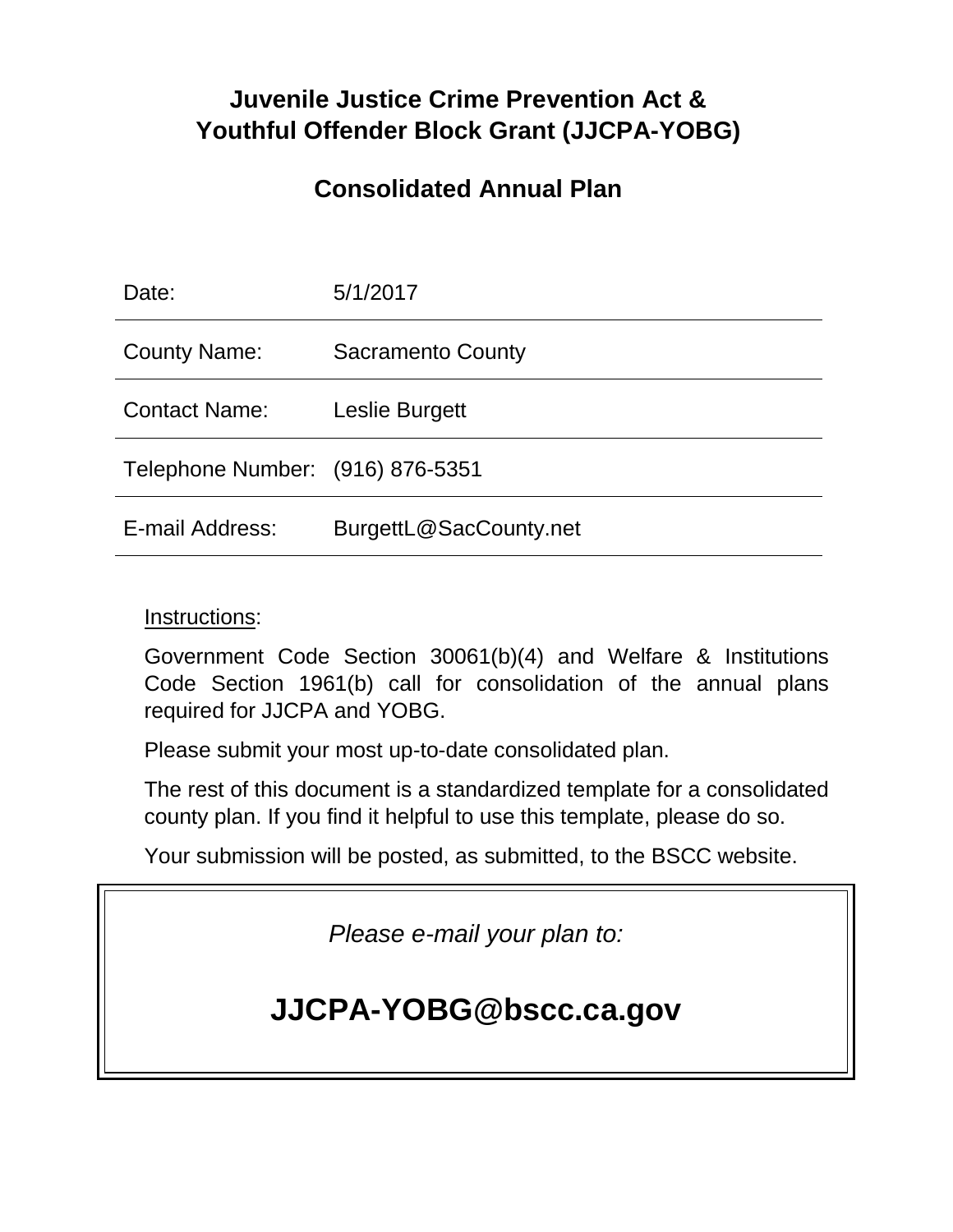# **Juvenile Justice Plan**

Part I. Countywide Service Needs, Priorities and Strategy

- A. Assessment of Existing Services
- B. Identifying and Prioritizing Focus Areas
- C. Juvenile Justice Action Strategy

Part II. Juvenile Justice Crime Prevention Act (JJCPA)

- A. Information Sharing and Data Collection
- B. Funded Programs, Strategies and/or System Enhancements

Part III. Youthful Offender Block Grant (YOBG)

- A. Strategy for Non-707(b) Offenders
- B. Regional Agreements
- C. Funded Programs, Placements, Services, Strategies and/or System Enhancements

#### **Part I. Service Needs, Priorities & Strategy**

*Authority: Government Code Section 30061(b)(4)(A) The multiagency juvenile justice plan shall include, but not be limited to, all of the following components:*

*(i) An assessment of existing law enforcement, probation, education, mental health, health, social services, drug and alcohol, and youth services resources that specifically target at-risk juveniles, juvenile offenders, and their families.*

*(ii) An identification and prioritization of the neighborhoods, schools, and other areas in the community that face a significant public safety risk from juvenile crime, such as gang activity, daylight burglary, late-night robbery, vandalism, truancy, controlled substances sales, firearm-related violence, and juvenile substance abuse and alcohol use.*

*(iii) A local juvenile justice action strategy that provides for a continuum of responses to juvenile crime and delinquency and demonstrates a collaborative and integrated approach for implementing a system of swift, certain, and graduated responses for at-risk youth and juvenile offenders.*

*Government Code Section 30061(b)(4)(B)(ii) Collaborate and integrate services of all the resources set forth in clause (i) of subparagraph (A), to the extent appropriate.*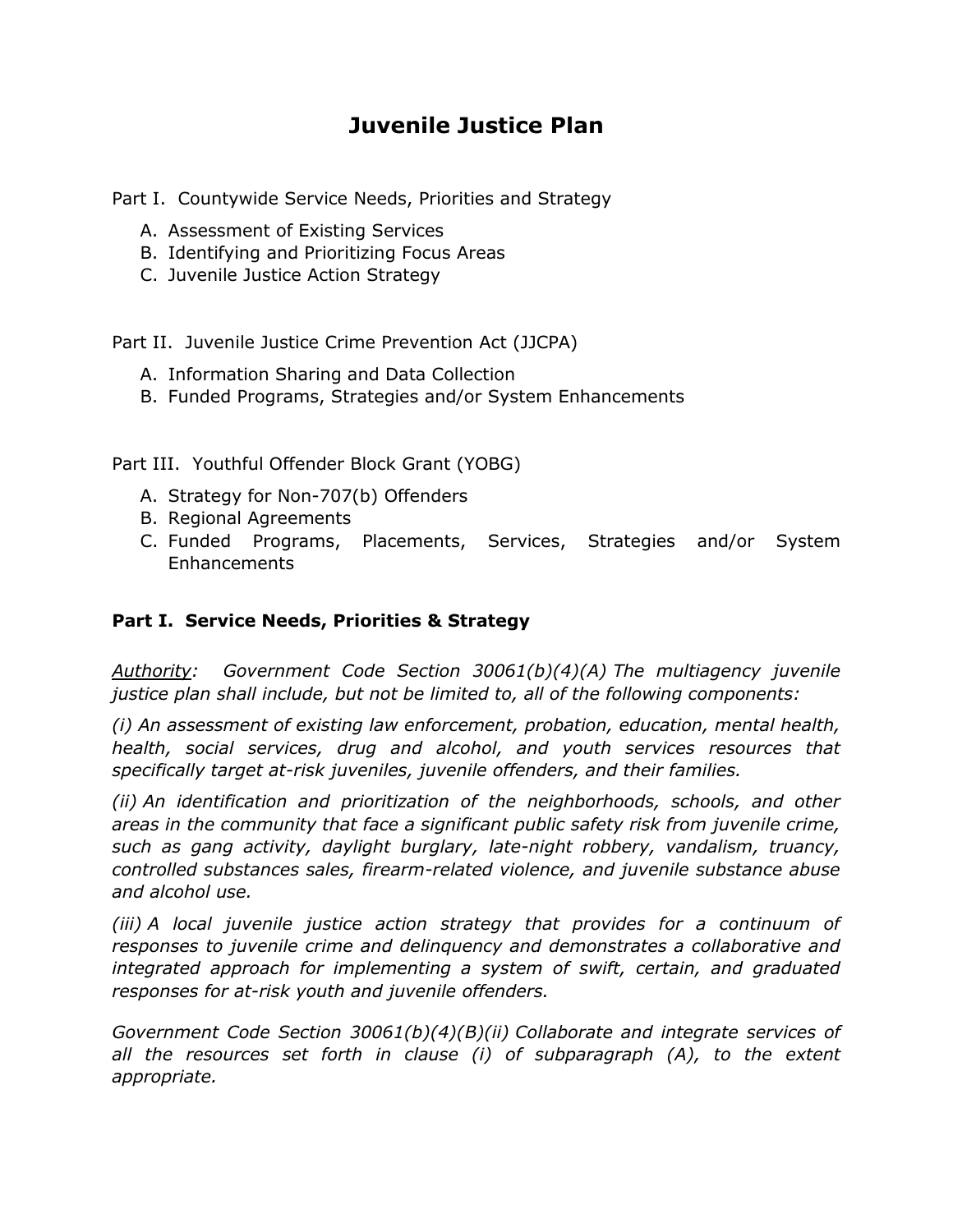### **A. Assessment of Existing Services**

Include here an assessment of existing law enforcement, probation, education, mental health, health, social services, drug and alcohol, and youth services resources that specifically target at-risk juveniles, juvenile offenders, and their families.

See enclosed Sacramento County Multiagency Juvenile Justice Plan 2017-2018.

Describe what approach will be used to facilitate collaboration amongst the organizations listed above and support the integration of services.

See enclosed Sacramento County Multiagency Juvenile Justice Plan 2017-2018.

#### **B. Identifying and Prioritizing Focus Areas**

Identify and prioritize the neighborhoods, schools, and other areas of the county that face the most significant public safety risk from juvenile crime.

See enclosed Sacramento County Multiagency Juvenile Justice Plan 2017-2018.

#### **C. Juvenile Justice Action Strategy**

Describe your county's juvenile justice action strategy. Include an explanation of your county's continuum of responses to juvenile crime and delinquency as well as a description of the approach used to ensure a collaborative and integrated approach for implementing a system of swift, certain, and graduated responses for at-risk youth and juvenile offenders.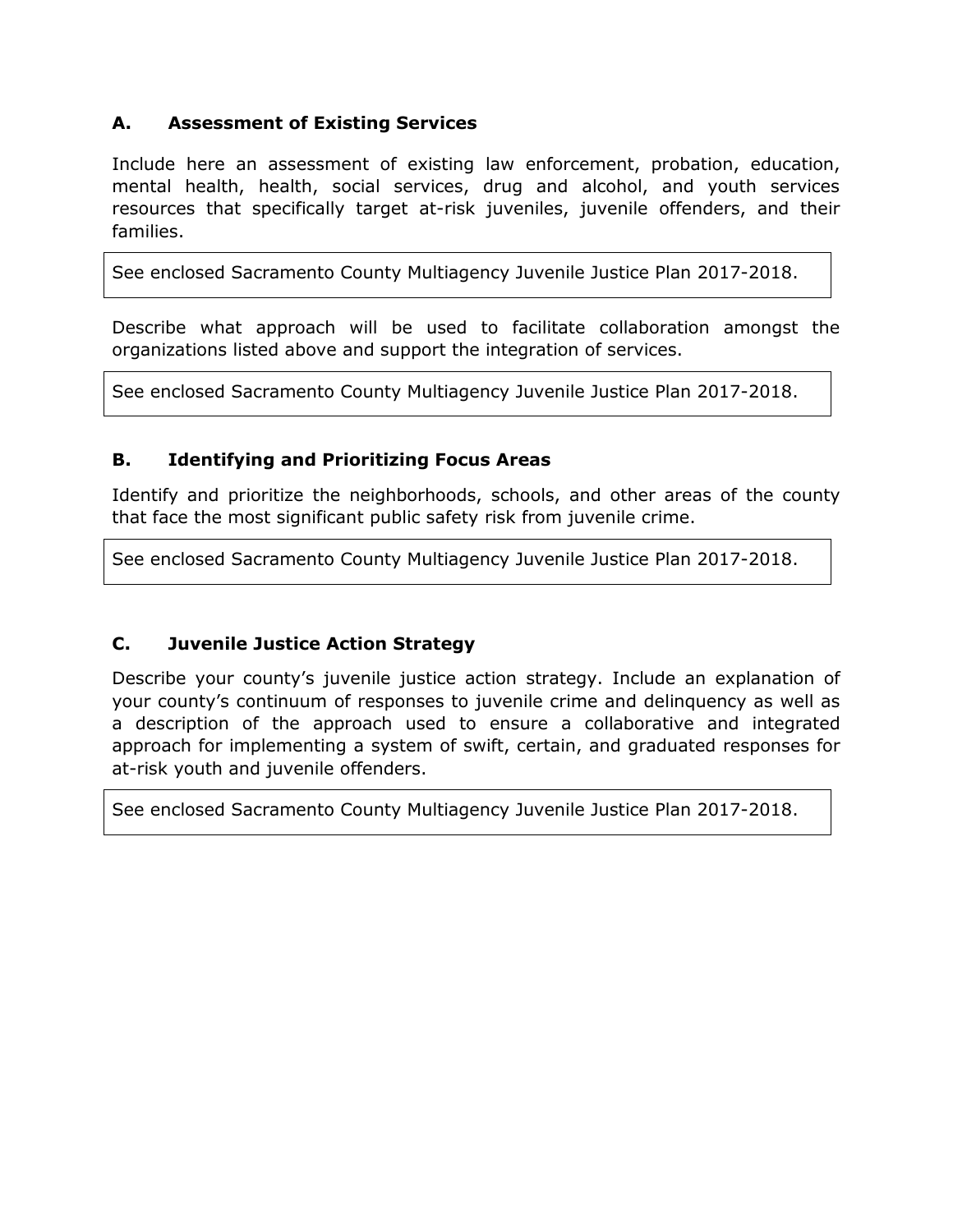## **Part II. Juvenile Justice Crime Prevention Act (JJCPA)**

*Authority: Government Code Section 30061(b)(4)(B) Programs, strategies, and system enhancements proposed to be funded under this chapter shall satisfy all of the following requirements:*

*(i) Be based on programs and approaches that have been demonstrated to be effective in reducing delinquency and addressing juvenile crime for any elements of response to juvenile crime and delinquency, including prevention, intervention, suppression, and incapacitation.*

*(iii) – Employ information sharing systems to ensure that county actions are fully coordinated, and designed to provide data for measuring the success of juvenile justice programs and strategies."*

*Government Code Section 30061(b)(4)(A) The multiagency juvenile justice plan shall include, but not be limited to, all of the following components:*

*(iv) A description of the programs, strategies, or system enhancements that are proposed to be funded pursuant to this subparagraph.*

## **A. Information Sharing and Data**

Describe your information systems and their ability to facilitate the sharing of data across agencies within your county. Describe the data obtained through these systems and how those data are used to measure the success of juvenile justice programs and strategies.

Probation uses a variety of methods to share information across agencies within the county. Multiagency disciplinary teams including juvenile justice system partners have been developed to coordinate case planning for youth associated with specific populations/programs including crossover youth, Title IV-E and Education-Based Supervision. Memorandums of understanding are in place between Probation and various system partners to share information for specific programing, and community-based organizations provide reports to Probation regarding youth referred to their programs.

Probation's primary case management system is the Person Information System (PIP). PIP is a dynamic web-based application. The PIP database is available to Probation staff and empowers the user with flexible search and case management features. Information regarding warrants, booking, arrest history, restitution/fee balances, addresses, and approved family visitors is available to Probation staff in real time. Multiple PIP reports have been developed to pull specific data for reporting purposes.

Within PIP, the Juvenile Arrest Referral System (JARS) contains information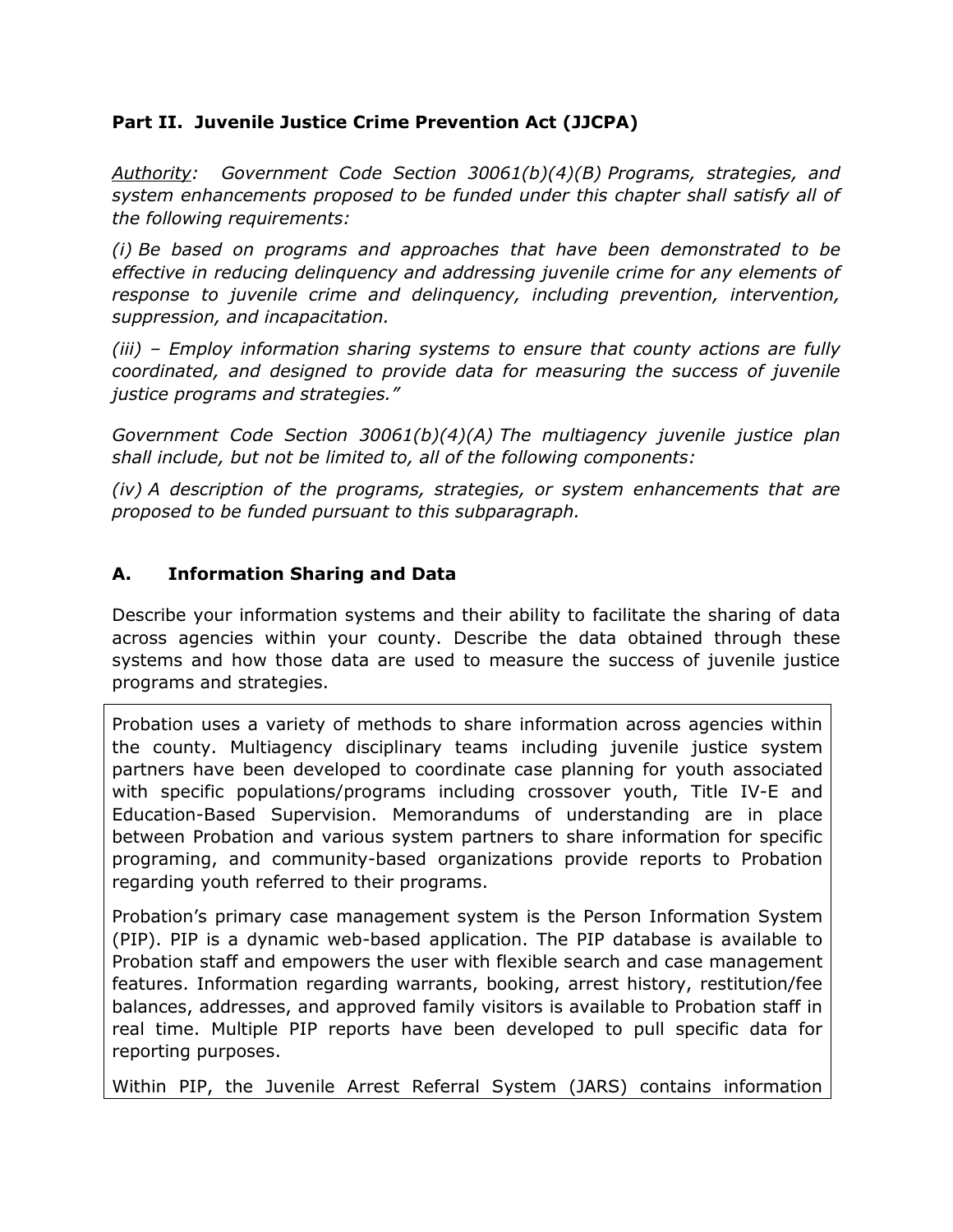related to a juveniles risk and needs assessment, detention risk assessment, juvenile referrals and supervision levels.

For some programs, data needed to track and evaluate outcomes is pulled from Positive Achievement Change Tool (PACT) risk and needs assessment tool reports and Probation records and databases such as the Probation Information Program (PIP), Juvenile Referral and Arrest System (JARS), and the Booking, Intake and Classification System (BICS) and DHHS databases such as CWS/CMS.

Probation has decided to change current practices and eliminate use of the PACT in lieu of the Youth Level of Service / Case Management Inventory 2.0 (YLS/CMI 2.0) risk and needs assessment tool. This change is necessary as Probation is in need of a comprehensive risk assessment tool that is dynamic in nature. This will allow Probation to measure changes in risk over time and will be used to evaluate the impact specific programing has on a youth's risk factors.

# **B. Funded Programs, Strategies and/or System Enhancements**

Using the template on the next page, describe each program, strategy and/or system enhancement that will be supported with funding from JJPCA, identifying anything that is co-funded with Youthful Offender Block Grant (YOBG) moneys.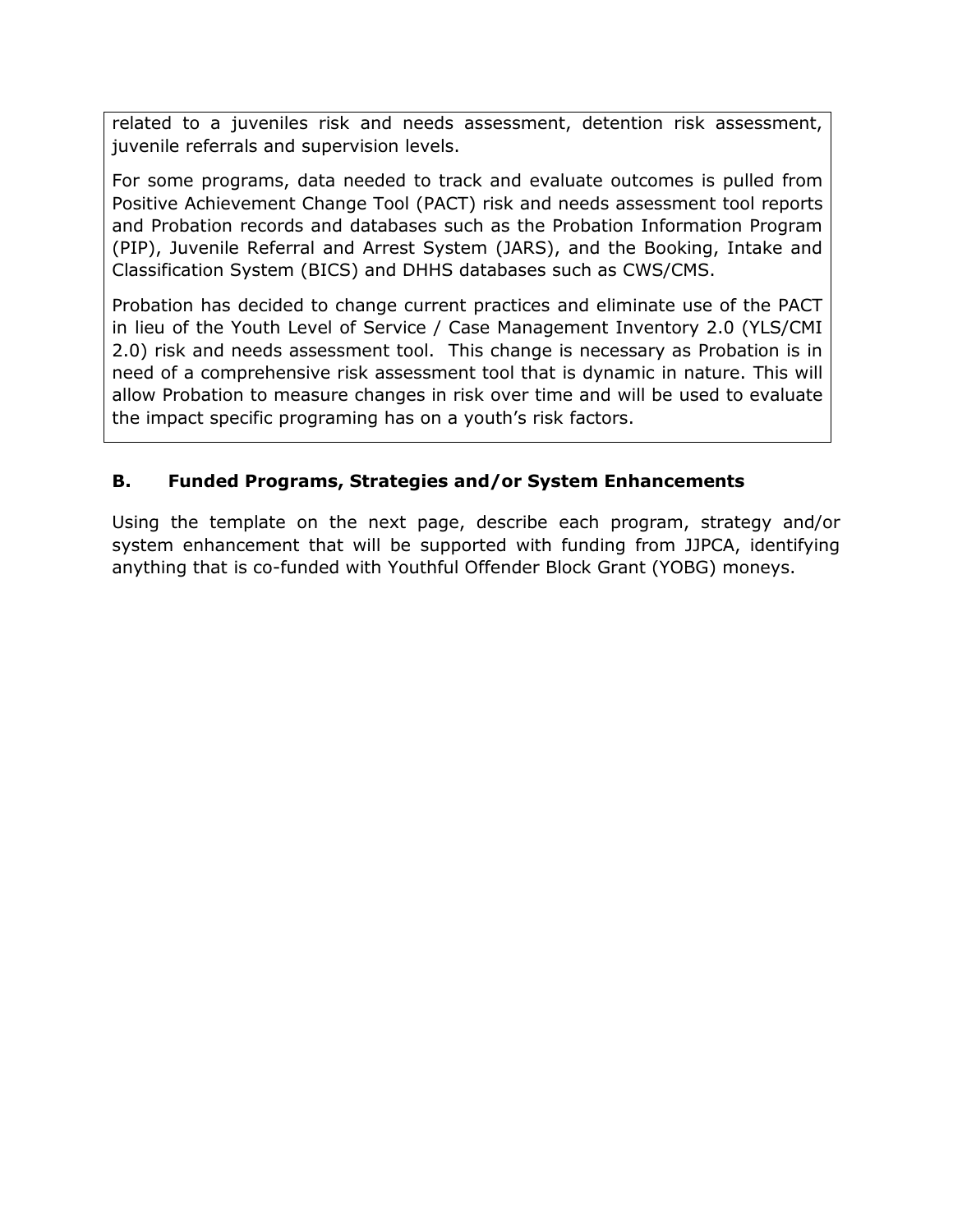# **JJCPA Funded Program, Strategy and/or System Enhancement**

*This template should be copied as many times as needed to capture every program, strategy and system enhancement you plan to fund next year.*

### *Program Name:*

Youth Service Center

#### **Evidence Upon Which It Is Based:**

The YSC program is a partnership between SCOE, Probation, and Boys and Girls Club of Greater Sacramento (BGC) to re-establish the proven-effective juvenile Day Reporting Center model at three (3) community school campuses throughout Sacramento County (North, Central, and South). Probation's prior Day Reporting Center (DRC) was a day treatment center and school providing multi-dimensional counseling, educational services, and community supervision for minors who had contact with the juvenile justice system and who were at high risk for future delinquency. The program was created with a State of California Challenge Grant in 1998, and funded from 2001-2011 by JJCPA. The program featured:

- On-site and community supervision by Probation;
- On-site school, multi-disciplinary treatment services and classes, and mental health services;
- Individualized treatment and supervision plans for minors;
- Truancy prevention and intervention;
- Mentoring:
- Life skills development;
- Leadership training;
- Work training and experience, as well as access to the Regional Occupations Program;
- Exposure to higher education, pro-social activities and afterschool programming; and
- Coordinated efforts to mainstream participants back into comprehensive schools.

DRC received a Merit Award in FY 2005-06 from the California State Association of Counties (out of 230 nominations) and was one of three (3) prevention/intervention programs highlighted in the Corrections Standards Authority's March 2007 JJCPA Annual Report to the Legislature. DRC achievements included:

- Demonstrated gains in Grade Point Averages;
- Improvement in student behavior and grades to enable reintegration into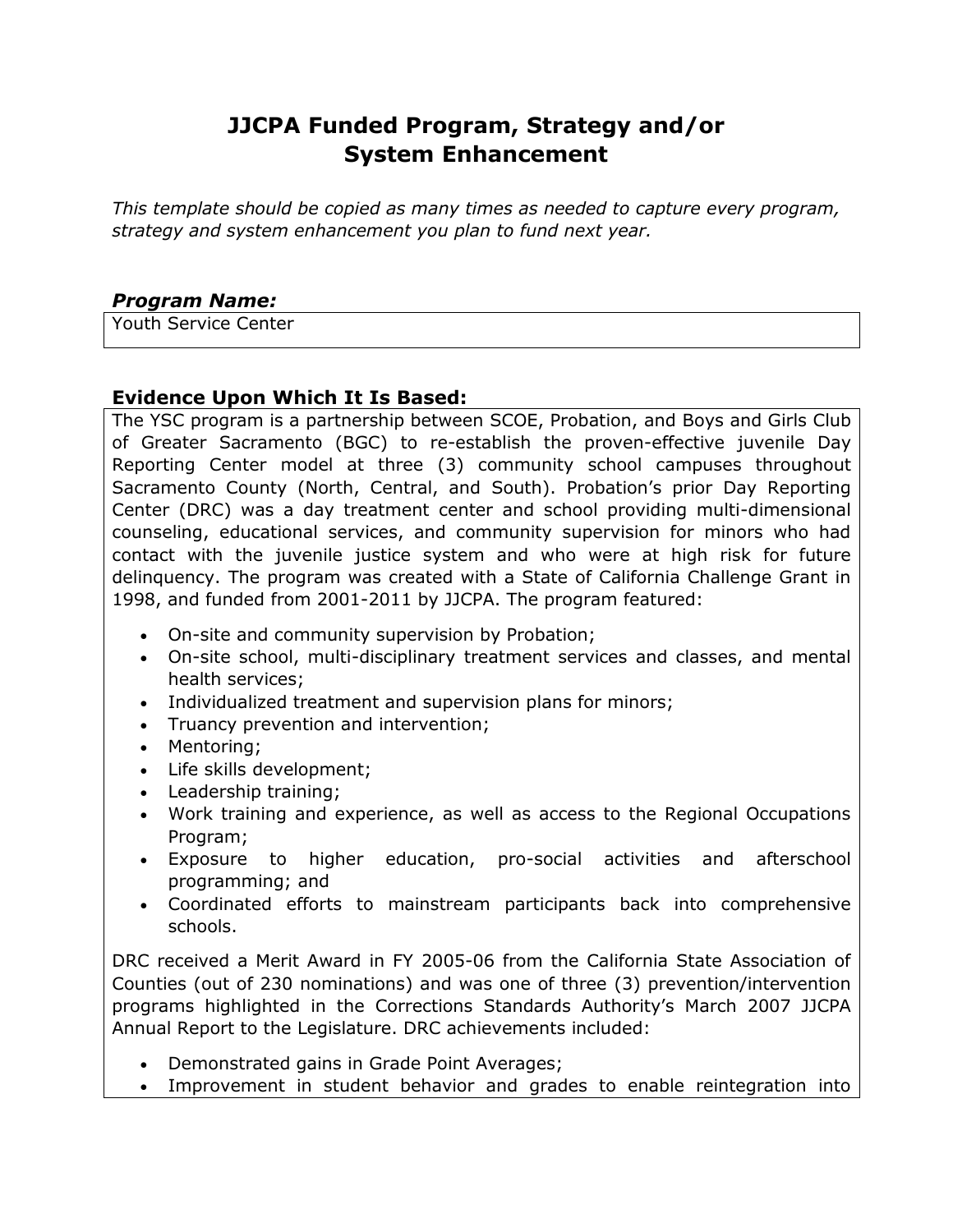regular school district programs;

- Fewer persons re-arrested;
- Fewer incarcerations:
- A higher rate of completion of court-ordered community service; and
- A lower probation violation rate.

During FY 2010-11, a location change proved detrimental to the DRC program, and resulted in program elimination. The new location, which allowed for significant cost savings to address county budget shortfalls, was not readily accessible by public transportation. The program suffered and was eventually discontinued due to the inability of high risk offenders to report to the center. To limit barriers to services, the new YSC program is being located directly on community school campuses.

Daily afterschool programming at one of the school campuses will include proveneffective Boys and Girls Clubs of America national programs. Positive outcomes have been linked with participation in discrete BGC national programs, according to the report Beyond Safe Havens: A Synthesis of 20 Years of Research on the Boys and Girls Clubs. Such positive outcomes include, but are not limited to: 1) a reduction in delinquent behaviors; 2) increased academic achievement; and 3) increased career goals and improved attitudes toward school. Afterschool programming will vary depending on attendance and student needs and interests. Two BGC programs have been found to be Promising practices. These include Project Learn, according to the OJJDP Model Programs Guide, and Triple Play per the Promising Practices Network on Children, Families and Communities. One other program, SMART Moves, has been singled out, as well, for its positive impacts. According to the book Creating a Drug-Free America: Programs that Work, by Mathea Falco, "SMART Moves is one of the very few programs in the country that can offer excellent teaching combined with challenging supervised activities. The program is a real catalyst for change for very high-risk children, their families and their communities." Probation believes that through use of the aforementioned proven-effective and evidence-based programming, the YSC program will be enhanced, as will its chances of success.

# *Description:*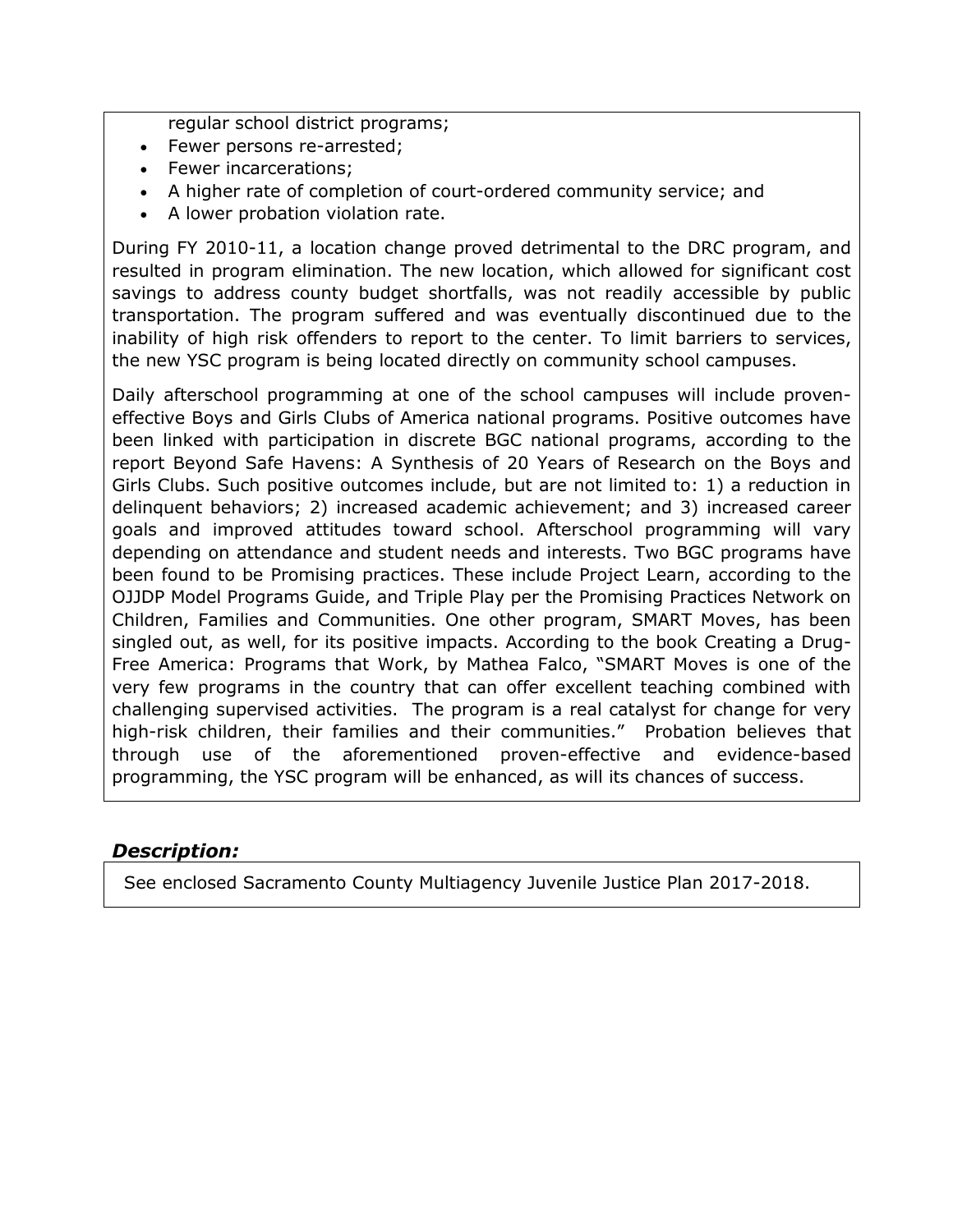# **JJCPA Funded Program, Strategy and/or System Enhancement**

*This template should be copied as many times as needed to capture every program, strategy and system enhancement you plan to fund next year.*

## *Program Name:*

Roadmap for Success – Candidacy Assessment and Reentry Team

## **Evidence Upon Which It Is Based:**

The first step in the juvenile field supervision assignment process is candidacy assessment. Youth subject to a WIC Section 602 petition are provided a risk-andneeds assessment utilizing a validated assessment tool, in collaboration with the youth's family/legal guardian, to determine their risk to recidivate and to identify strengths and areas of need. The assessment results drive the dynamic and individualized case planning process with an emphasis on criminogenic risk and protective factors. The probation officers conduct structured interviews to engage and motivate youth and their families. Through this guided process, evidenced-based programs within the community are discussed and explored with the youth and family. These programs include Functional Family Therapy (FFT), Multi-systemic Therapy (MST), High Fidelity Wraparound services, and other specialized communitybased services including cognitive behavioral counseling, treatment, and other best practice interventions. Referrals to community-based providers are made on-site and connection to service is timely. Supervision and support are provided by case managing officers who further the collaborative process with service providers, youth, families, and natural supports.

Numerous randomized clinical trials with violent and chronic juvenile offenders have been conducted with the MST intervention. As a result of these trials, MST has demonstrated:

- Reduced long-term rates of criminal offending in serious juvenile offenders;
- Decreased recidivism and rearrests;
- Reduced rates of out-of-home placements for serious juvenile offenders;
- Extensive improvements in family functioning;
- Decreased behavior and mental health problems for serious juvenile offenders; and
- Favorable outcomes at cost savings in comparison with usual mental health and juvenile justice services.

The evidence-based FFT provided is rated exemplary in the OJJDP Model Programs Guide with multiple evaluations showing FFT is highly successful at reducing re-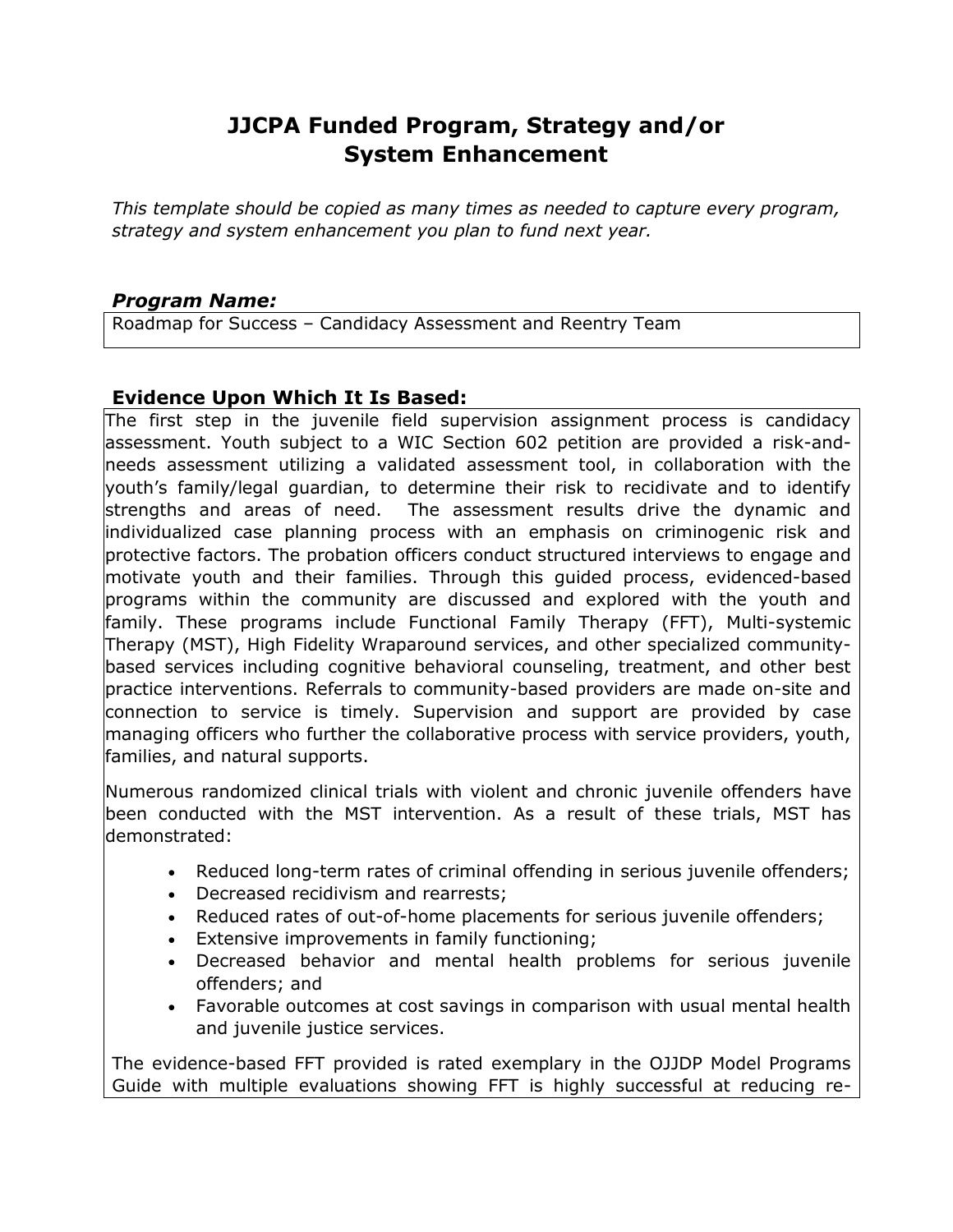arrest and reducing the cost of treatment. FFT aims to improve the relationship between family members and the juvenile to better support his/her pro-social skills and functioning.

Wraparound Services (Wrap) is a promising practice that is family-centered, strength-based and needs-driven. Specific elements of Wrap include case teaming, family/youth engagement, strength-based case planning, and transition planning. The service is individualized and ranges from 24-hour crisis intervention to weekly meetings in the home. Services provided depend on the needs of the child and family.

Best practices recognize that reentry begins at the time of admission to detention and continues beyond the youth's release and reintegration into the community. This reentry continuum consists of three overlapping phases: 1) in facility, 2) the transition out of facility and into community, and 3) in community. Sacramento reentry process utilizes collaborative teaming to assess strengths and needs, develop transition and case plans, and make connections to services, education, housing and employment prior to release from custody. Probation references research to support reentry efforts through the Reentry Resource hub at the Juvenile Justice Information Exchange [\(http://jjie.org/hub/reentry/\)](http://jjie.org/hub/reentry/). The Resource Hub includes resources related to key issues and reform trends relating to re-entry and aftercare

#### *Description:*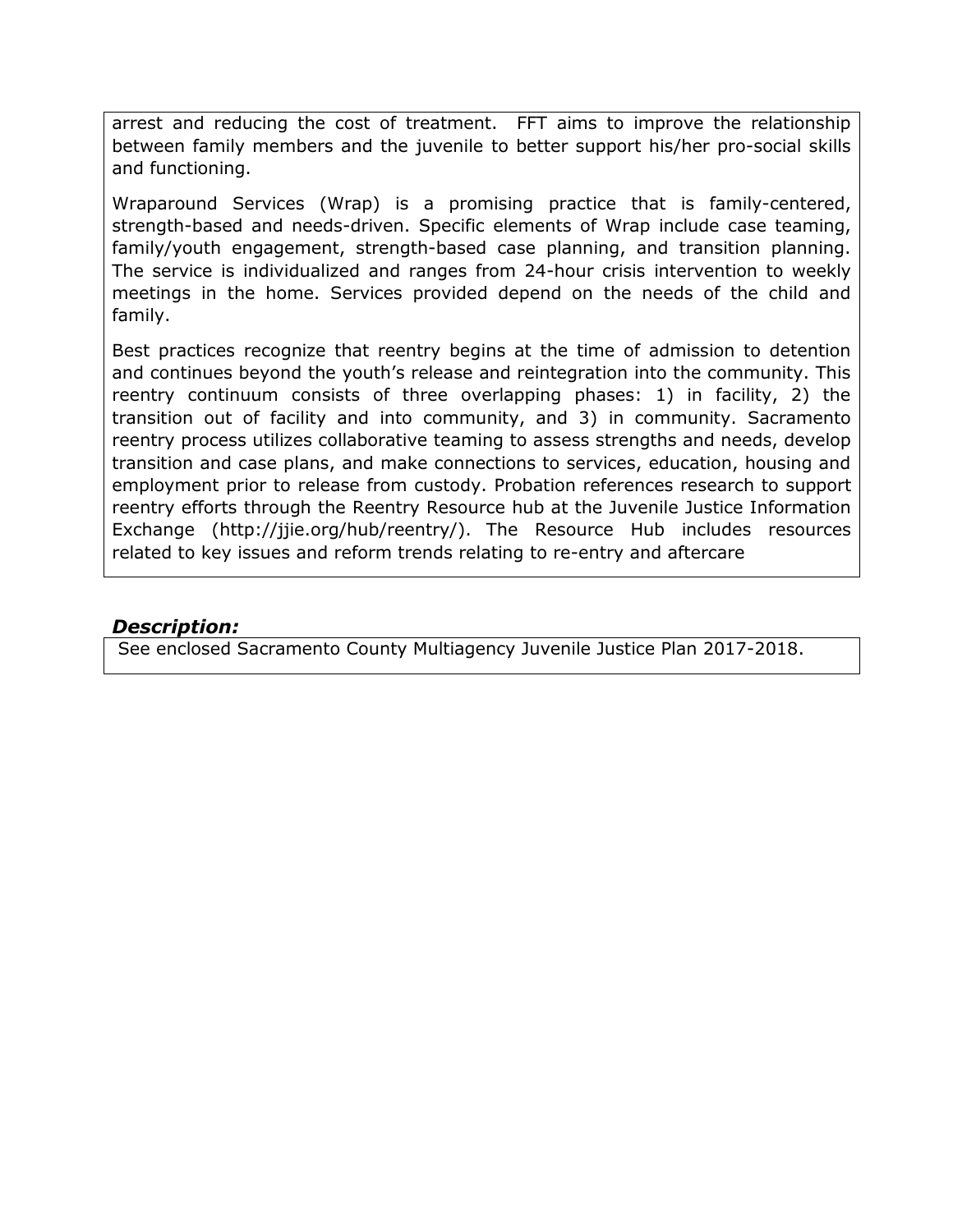# **JJCPA Funded Program, Strategy and/or System Enhancement**

*This template should be copied as many times as needed to capture every program, strategy and system enhancement you plan to fund next year.*

#### *Program Name:*

Impact Services Unit

#### **Evidence Upon Which It Is Based:**

Probation officers in the Impact Services Unit use best-practices to provide enhanced case management services to youth on probation who are experiencing mental health disorders and sexual exploitation. Through collaborative partnerships across systems, higher risk youth and families are supported through a teaming process, Multi-disciplinary Team (MDT) and/or Child and Family Team (CFT) meetings, which may occur in a mental health full service partnership program or through Commercially Sexually Exploited Children (CSEC) specific programming. Youth and families are referred to community based programs to support their varying needs which may include evidence-based and/or family-based services (FFT, MST or Wrap Services), psychiatric services, cognitive based individual or group therapy, trauma related curriculums, youth advocates, life skills and/or educational/vocational training opportunities. Officers in this unit receive specific training in order to support the complex needs of the youth and families.

Commercially Sexually Exploited Children:

The WestCoast Commercial Sexual Exploitation – Identification Tool (CSE-IT) is conducted on every youth booked into YDF to identify CSEC youth. The tool is presently being piloted in over 30 public and private agencies. Data collected will be analyzed to validate the tool. If a youth is believed to be CSEC, then the youth is placed on the caseload of a specially trained officer who works with DHHS-CPS to determine if the youth can be placed outside of the YDF. The probation officer participates in MDT meetings with attorneys, DHHS-CPS, UC Davis counselors, youth advocates and any other provider connected to the case. In 2014, Sacramento dedicated a Court docket to CSEC youth that includes support from two (2) juvenile field officers and one (1) Court Presenter. Probation entered into an MOU in 2015 for a Program Interagency Protocol with the Juvenile Court, DHHS-CPS, DHHS-BHS, DHHS Public Health, the District Attorney, the Sheriff's Department, the Police Department, Sacramento City Unified School District, SCOE, Children's Law Center, Children's Receiving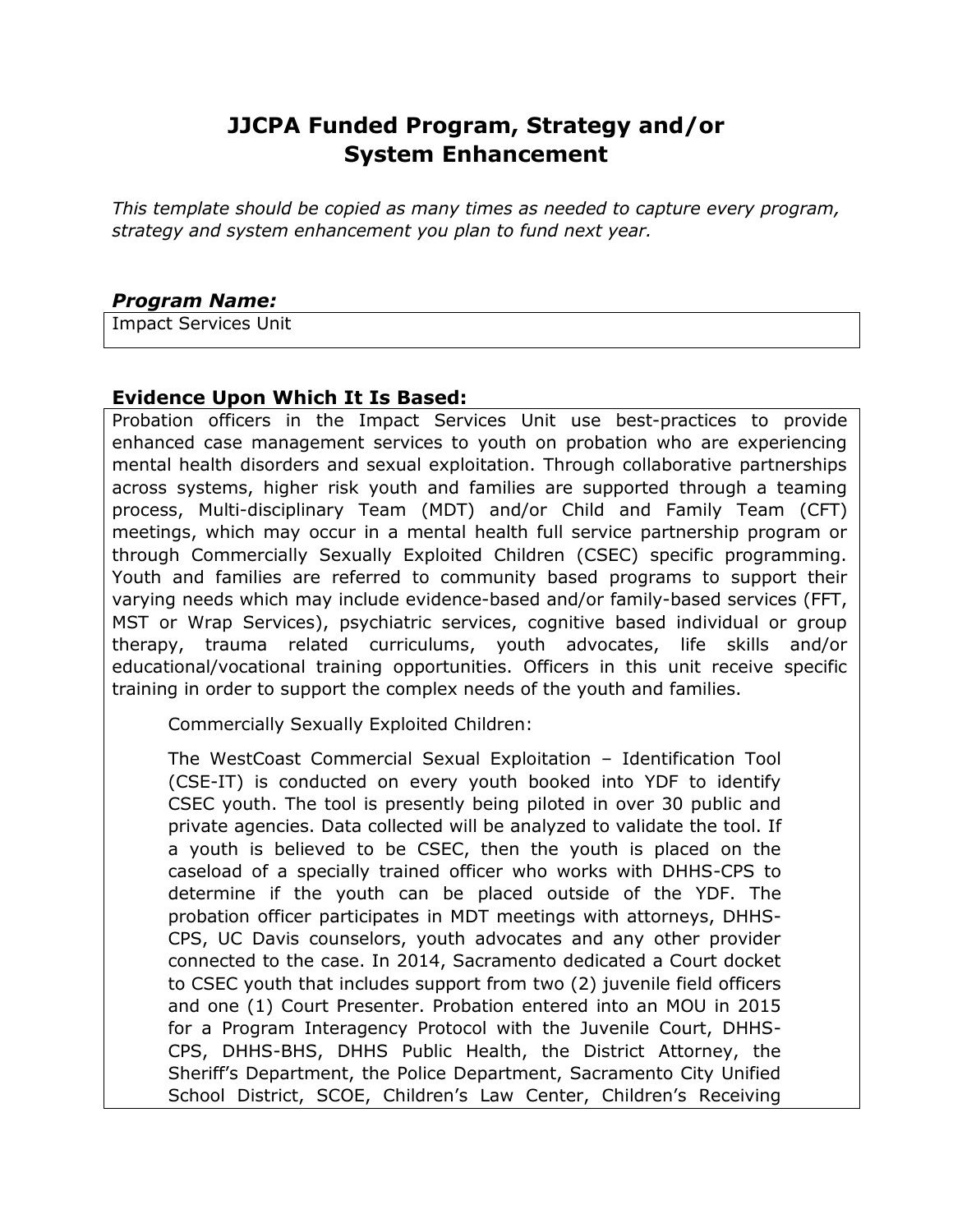Home, UC Davis CAARE Center and Another Choice Another Chance. The Protocol states CSEC must be understood as child abuse and reported as such and children should not be criminalized for their sexual exploitation. Responses to CSEC youth should be victim centered, trauma-informed, strength-based, developmentally appropriate, culturally competent, data and outcome driven and in the best interest of the child.

Officers in the Impact Services Unit that supervise CSEC youth are highly trained and have attended no less than 100 hours of training on the topic of human trafficking, prostitution and pimping, intervention strategies, trauma informed care, CSE-IT application and services specific to CSEC.

Juvenile Justice Diversion and Treatment Program:

The Juvenile Justice Diversion and Treatment Program (JJDTP) is Full Service Partnership (FSP) of the Mental Health Services Act. The program is a contracted FSP between the DHHS-BHS, Probation and River Oak Center for Children and was established to deliver integrated services to a population of youth involved with juvenile justice that have multiple complex needs cutting across service areas. Through the JJDTP, eligible youth and their families are provided with mental health screenings, assessments, intensive mental health services and FSP supports. Family and youth advocates complement clinical services. Eligible adjudicated youth referred to the program are provided the opportunity to voluntarily receive intensive, evidencebased services that are delivered in coordination with a specialized probation officer. Eligible pre-adjudicated youth referred to the program can avoid incarceration by voluntarily participating as long as clinically necessary or up to their 26th birthday. Program outcomes for youth include reduced psychiatric hospitalization, increased engagement in educational programs as well as reduced arrests and incarcerations.

JJDTP program seeks to achieve the following five (5) goals:

- 1. Stabilize housing placements and reduce homelessness;
- 2. Increase school attendance and achievement;
- 3. Increase vocational training and employment;
- 4. Reduce psychiatric hospitalizations; and,
- 5. Reduce juvenile detention and/or young adult incarceration.

## *Description:*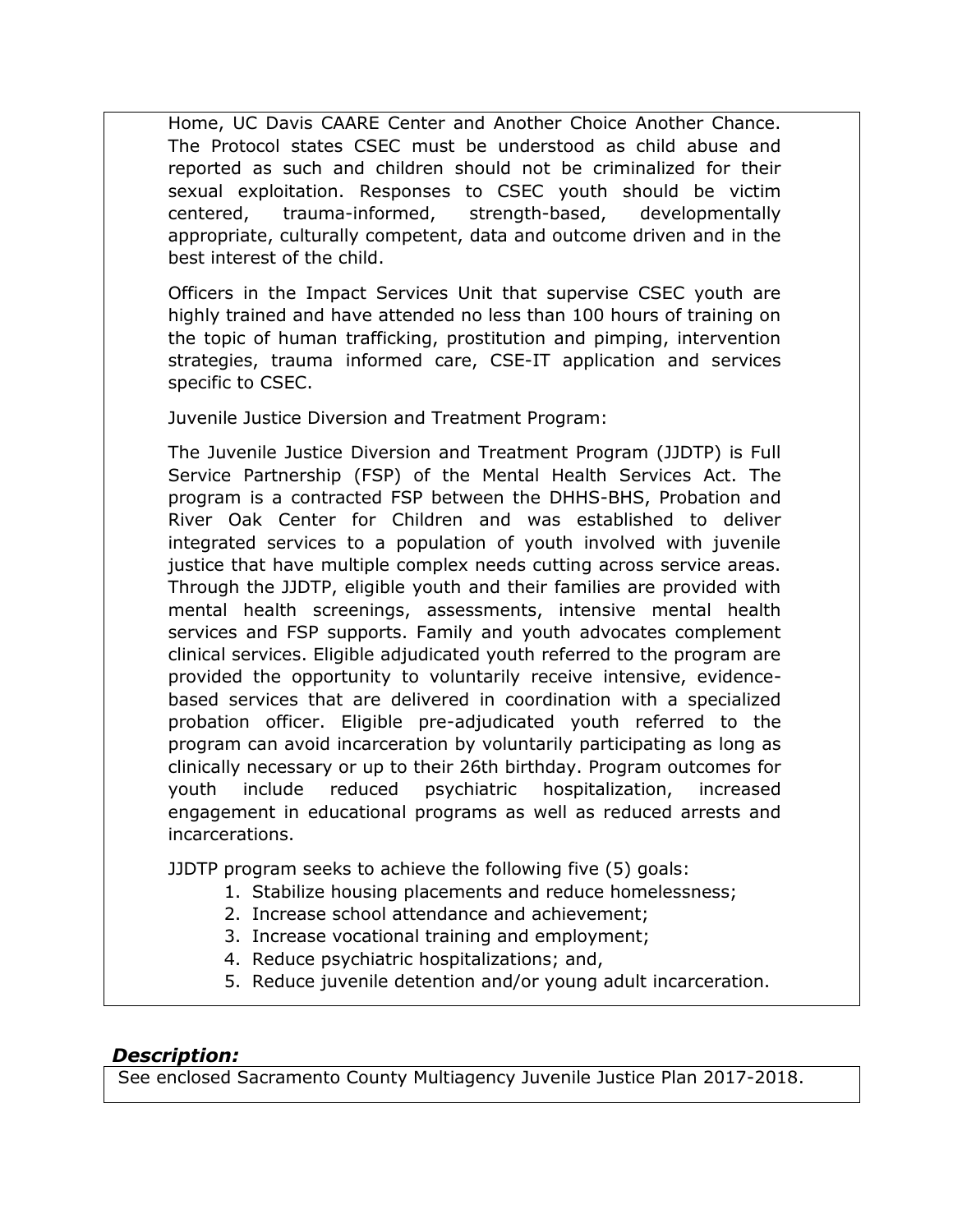#### **Part III. Youthful Offender Block Grant (YOBG)**

*Authority: Welfare & Institutions Code Section 1961(a) – On or before May 1 of*  each year, each county shall prepare and submit to the Board of State and *Community Corrections a Juvenile Justice Development Plan on its proposed programs, strategies, and system enhancements for the next fiscal year from the Youthful Offender Block Grant Fund described in Section 1951. The plan shall include all of the following:*

*(1) A description of the programs, placements, services, strategies, and system enhancements to be funded by the block grant allocation pursuant to this chapter,*  including, but not limited to, the programs, tools, and strategies outlined in Section *1960.*

*(2) A description of how the plan relates to or supports the county's overall strategy for dealing with youthful offenders who have not committed an offense described in subdivision (b) of Section 707, and who are no longer eligible for commitment to the Division of Juvenile Facilities under Section 733 as of September 1, 2007.*

*(3) A description of any regional agreements or arrangements to be supported by the block grant allocation pursuant to this chapter.*

*(4) A description of how the programs, placements, services, or strategies identified in the plan coordinate with multiagency juvenile justice plans and programs under paragraph (4) of subdivision (b) of Section 30061 of the Government Code.*

## **A. Strategy for Non-707(b) Offenders**

Describe your county's overall strategy for dealing with non-707(b) youthful offenders who are not eligible for commitment to the Division of Juvenile Justice. Explain how this Plan relates to or supports that strategy.

Probation's strategy for dealing with non-707(b) offenders does not differ from its strategy for other juvenile offenders. The use of evidence based practices department-wide, and by community providers, assists in addressing Probation's immediate and long-term goals. These include providing appropriate types and levels of programming and services to the County's youthful offenders.

Probation continues to work towards building capacity to provide community supervision and serve the non-707(b) /PC 290.008 population in the following areas: 1) transitional living opportunities; 2) educational assistance and/or vocational training; 3) employment placement; 4) family support; 5) parenting skills; 6) mental health services; and 7) substance abuse treatment.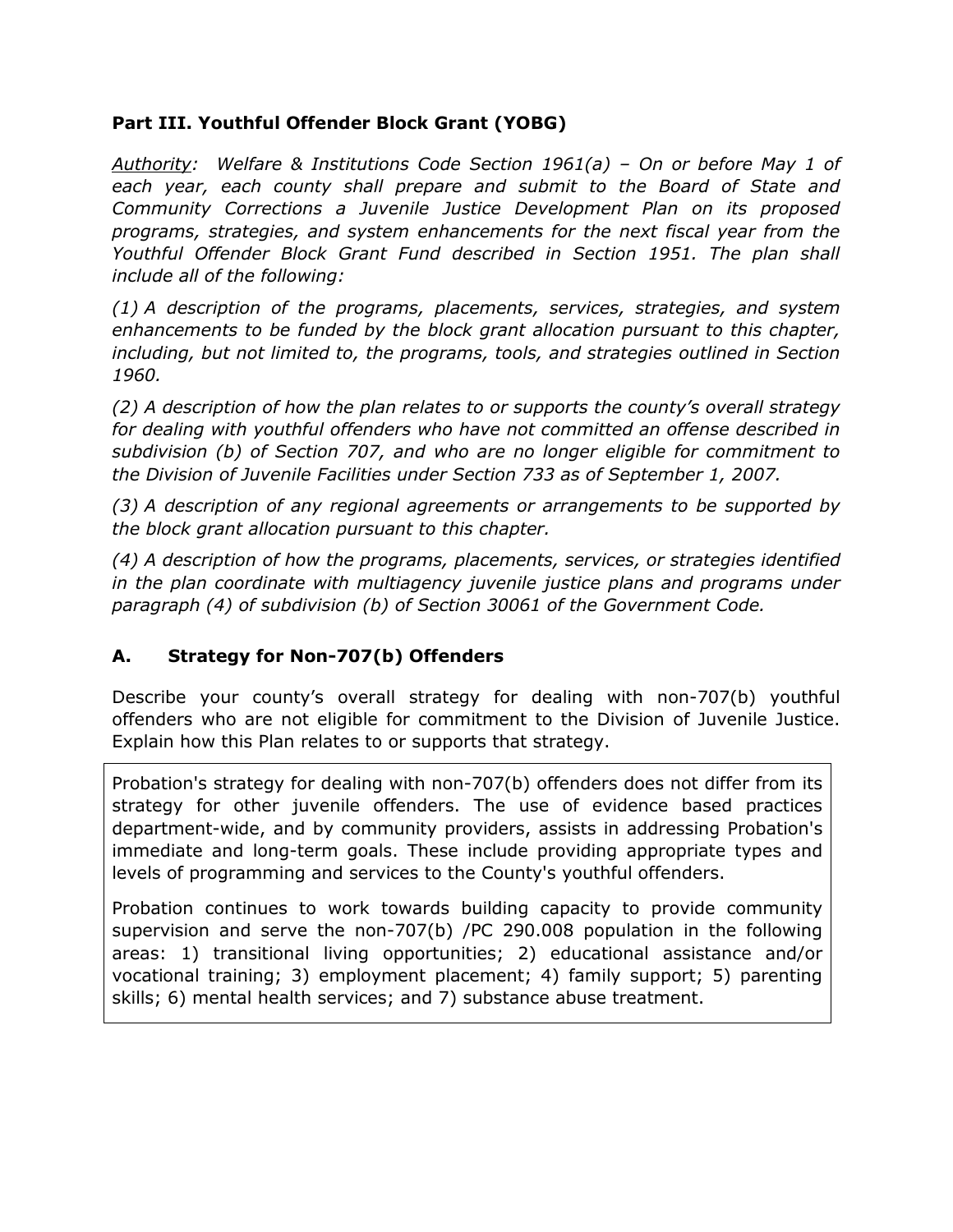# **B. Regional Agreements**

Describe any regional agreements or arrangements to be supported with YOBG funds.

N/A

## **C. Funded Programs, Placements, Services, Strategies and/or System Enhancements**

Using the template on the next page, describe the programs, placements, services, strategies, and system enhancements to be funded through the YOBG program. Explain how they complement or coordinate with the programs, strategies and system enhancements to be funded through the JJCPA program.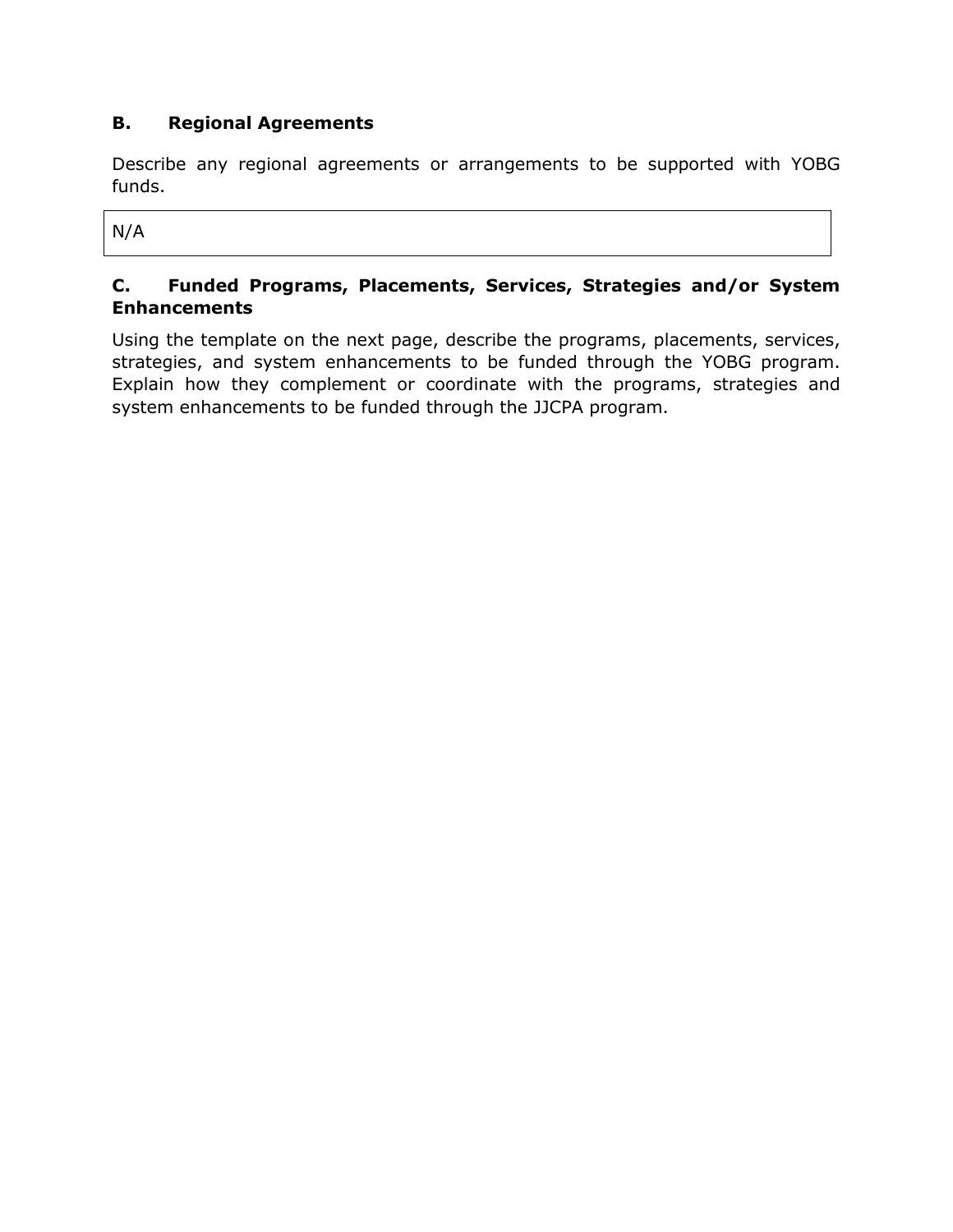# **YOBG Funded Program, Placement, Service, Strategy and/or System Enhancement**

*This template should be copied as many times as needed to capture every program, placement, service, strategy, and system enhancement you plan to fund next year.*

# *Program Name:*

Placement Unit

## *Nature of Coordination with JJCPA:*

N/A

## *Description:*

Family maintenance is the primary goal of rehabilitation; however, there are often cases where it is in the best interest of a minor on probation to be removed from the home and placed in a group home or intensive therapeutic residential setting. If the minor is unable to be reunified with a parent or legal guardian, after completing a treatment program, some minors may be placed with a relative, non-relative or resource family. The Probation Placement Division (Placement) is responsible for the supervision of these youth.

Through assessments, and with the input of minors and their families, officers in the Placement unit funded by YOBG will develop case plans to identify goals, objectives and specific treatment and/or services needed. Officers will then facilitate appropriate placement of minors into group homes, residential treatment centers, and/or with foster family agencies and programs, both instate and out-of-state.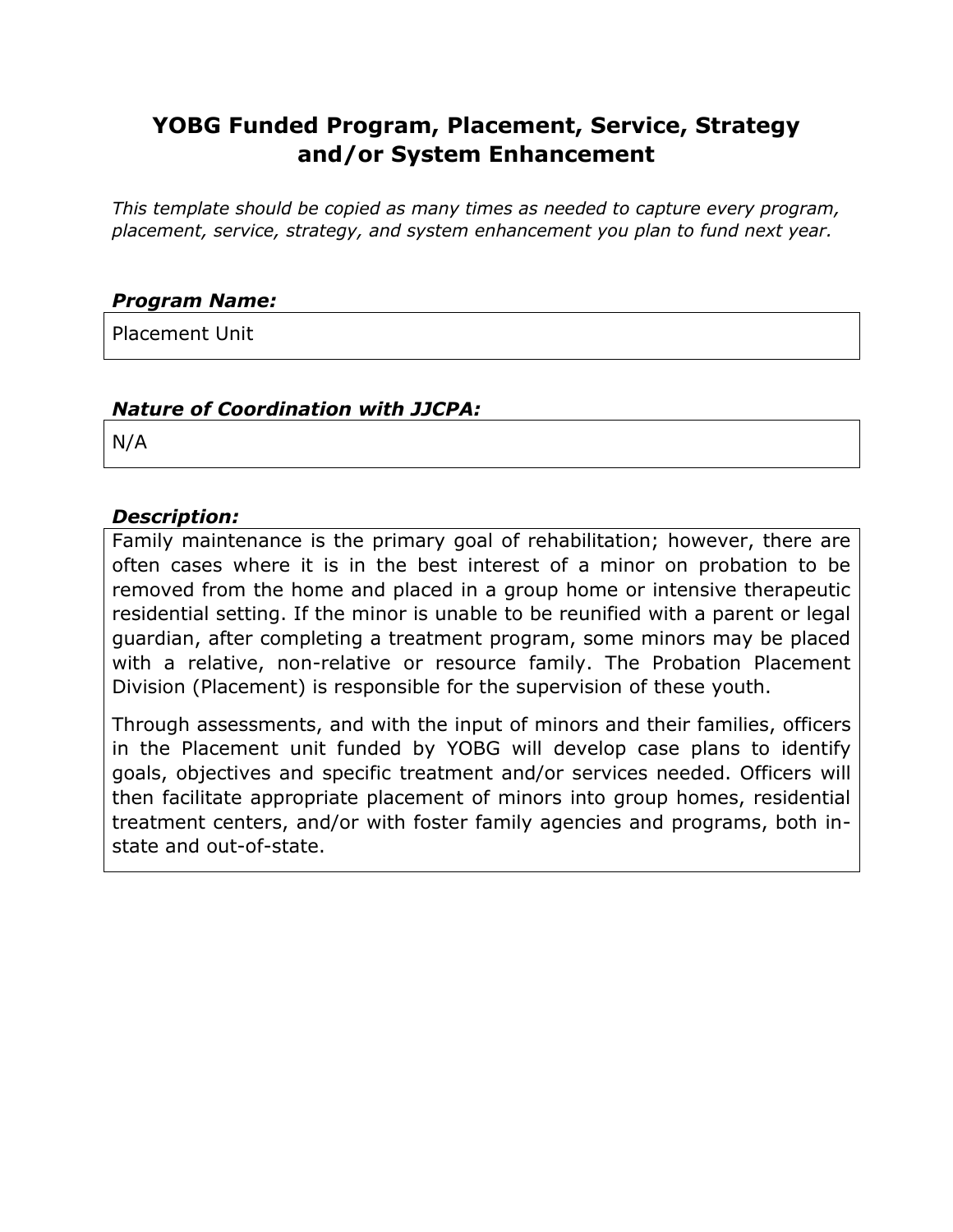# **YOBG Funded Program, Placement, Service, Strategy and/or System Enhancement**

*This template should be copied as many times as needed to capture every program, placement, service, strategy, and system enhancement you plan to fund next year.*

# *Program Name:*

Juvenile Field Supervision

# *Nature of Coordination with JJCPA:*

YOBG funding is used in coordination with JJCPA to fund several programs within the Juvenile Field Services Division. Through these two funding streams, the department is able to implement programs and strategies to rehabilitate justice-involved youth, some of which are also at-risk. The programs allow officers to provide specialized supervision services to youth in an effort to mitigate further involvement with the juvenile justice system.

## *Description:*

YOBG will fund three (3) Juvenile Field units including Education-based Supervision, Juvenile Sex Offender and Age of Majority. The officers in these units provide community supervision of moderate to high risk juvenile offenders, juvenile sex offenders and youth in the education-based supervision program. Officers use a validated risk and needs assessment tool to inform case plans and identify appropriate referrals for treatment or services. Additionally, one officer is designated to review Juvenile Field referrals for appropriate assignment to the Probation supervision units, based on each juvenile's identified risk and needs.

Education Based Supervision

The Education-based Supervision Model (EBSM) unit places officers on-site at schools with high concentrations of youth on probation. The EBSM is designed to give officers increased access to youth during the school day which provides a better opportunity supervise and support them in the community. This innovative method of supervision partners probation officers with school districts to positively impact educational outcomes such as increased daily attendance, increased graduation rates, fewer suspensions and expulsions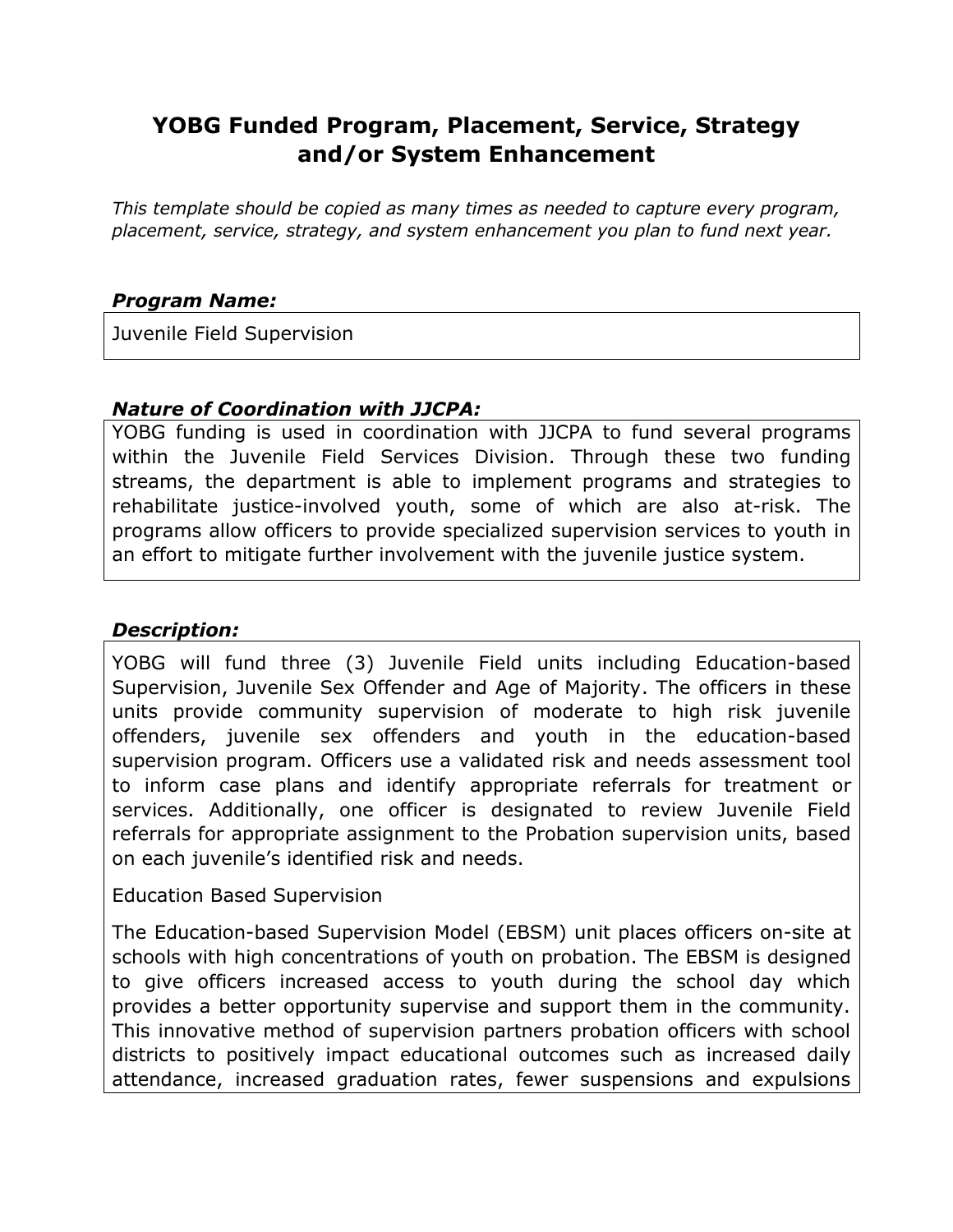and fewer on-campus incidents.

This model increases supervision efficiency, involves officers in school activities and promotes healthy relationships with youth and probation officers. As an added benefit, the program improves information-sharing among school resource officers, teachers, and counselors. The EBSM exists in the Sacramento City Unified, Twin Rivers, Elk Grove, Natomas and San Juan Unified School Districts.

Juvenile Sex Offender

Juvenile Sex Offender (JSO) unit supervises youth adjudicated for a violation of Penal Code Section 288 or a reasonably related offense between the ages of 10 and 18 years. The JSO program provides non-violent juvenile sex offenders with long-term (17 to 24 months) outpatient treatment designed to reduce the likelihood of re-offense. Following the Juvenile Sex Offender Assessment Protocol-II (J-SOAP-II), the treatment program combines individual and group treatment sessions, relapse prevention strategizing, and necessary family counseling to support successful program completion. The counselors and probation officers work closely to review progress, nonattendance and/or non-participation. Officers take corrective action, when necessary, including initiating a warrant or violation of probation.

Age of Majority

The Age of Majority unit provides case management to support young adults, 18-21 years of age, under the jurisdiction of the Juvenile Court. Young adults receive treatment-oriented referrals to the Adult Day Reporting Center, Drug Court, as well as alcohol, drug and mental health treatment. They also receive education and vocational referrals and other supports as needed, such as food and emergency housing. The goal is to provide the support and services necessary for behavior change to occur.